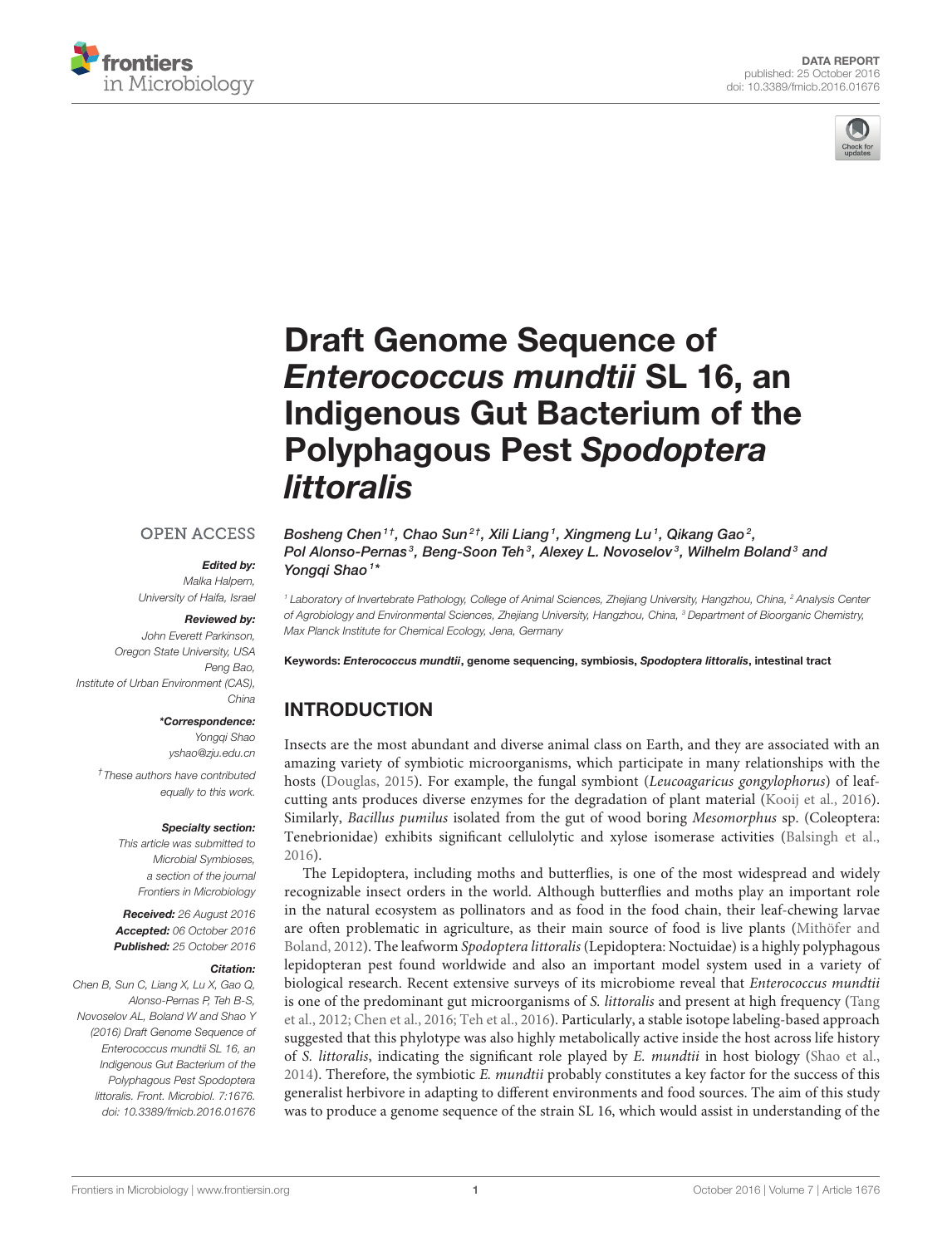coevolution of the microbe and the insect host. The dataset has been submitted to NCBI Whole Genome Shotgun (WGS) projects and is reported here, providing an overview of the genome sequence and relevant features of gut symbiotic E. mundtii.

# MATERIALS AND METHODS

## Isolation of the Bacterial Strain

E. mundtii strain SL 16 was isolated from the mature 5th instar larva using standard microbiology methods. Briefly, the normal larvae were washed and sedated on ice for at least 1 h to anesthetize them. Then the whole gut sections were dissected from larvae using a fine Vannas scissor and forceps under a binocular microscope [\(Shao et al., 2013\)](#page-3-8). The fresh gut tissues were put into phosphate buffered saline (PBS: 137 mM NaCl, 10 mM Na<sub>2</sub>HPO<sub>4</sub>, 2 mM KH<sub>2</sub>PO<sub>4</sub>, and 2.7 mM KCl) and homogenized by hand with a sterile pestle. Bacterial isolates were made by plating the homogenized gut tissues on the Enterococcus Selective Agar (45183, Fluka). After incubation for 24 h at 30◦C, the growing bacterial colonies were sub-cultured twice on the same agar medium. 2, 3, 5-Triphenyltetrazolium chloride (TTC) in the medium is reduced to insoluble formazan inside the bacterial cells, which gives pink or red coloration to enterococcal colonies. These purified enterococcal colonies were tested for key phenotypic traits including carbohydrate fermentation capability, motility, and pigment production as previously described [\(Manero and Blanch, 1999\)](#page-3-9). Furthermore, the taxonomy was validated by colony PCR and sequencing of the amplified 16S rRNA gene. The representative E. mundtii



<span id="page-1-0"></span>FIGURE 1 | Images of *E. mundtii from S. littoralis reveal bacterial gut localization and phenotypic characteristics. (A) Phase-contrast micrograph and (B)* FISH with a FITC-labeled Enterococcus-specific probe (green) show a high density of bacterial cells adhere on the mucus layer lining the gut epithelium. Star indicates the gut lumen, arrowhead indicates the gut epithelium tissue, and arrow indicates bacteria. (C) Photomicrograph of source organism on Enterococcus selective agar. 2, 3, 5-Triphenyltetrazolium chloride (TTC) in the agar is reduced to insoluble formazan inside the bacterial cells, which gives pink or red coloration to colonies. (D) Scanning electron micrograph of *E. mundtii* SL 16, showing cell division.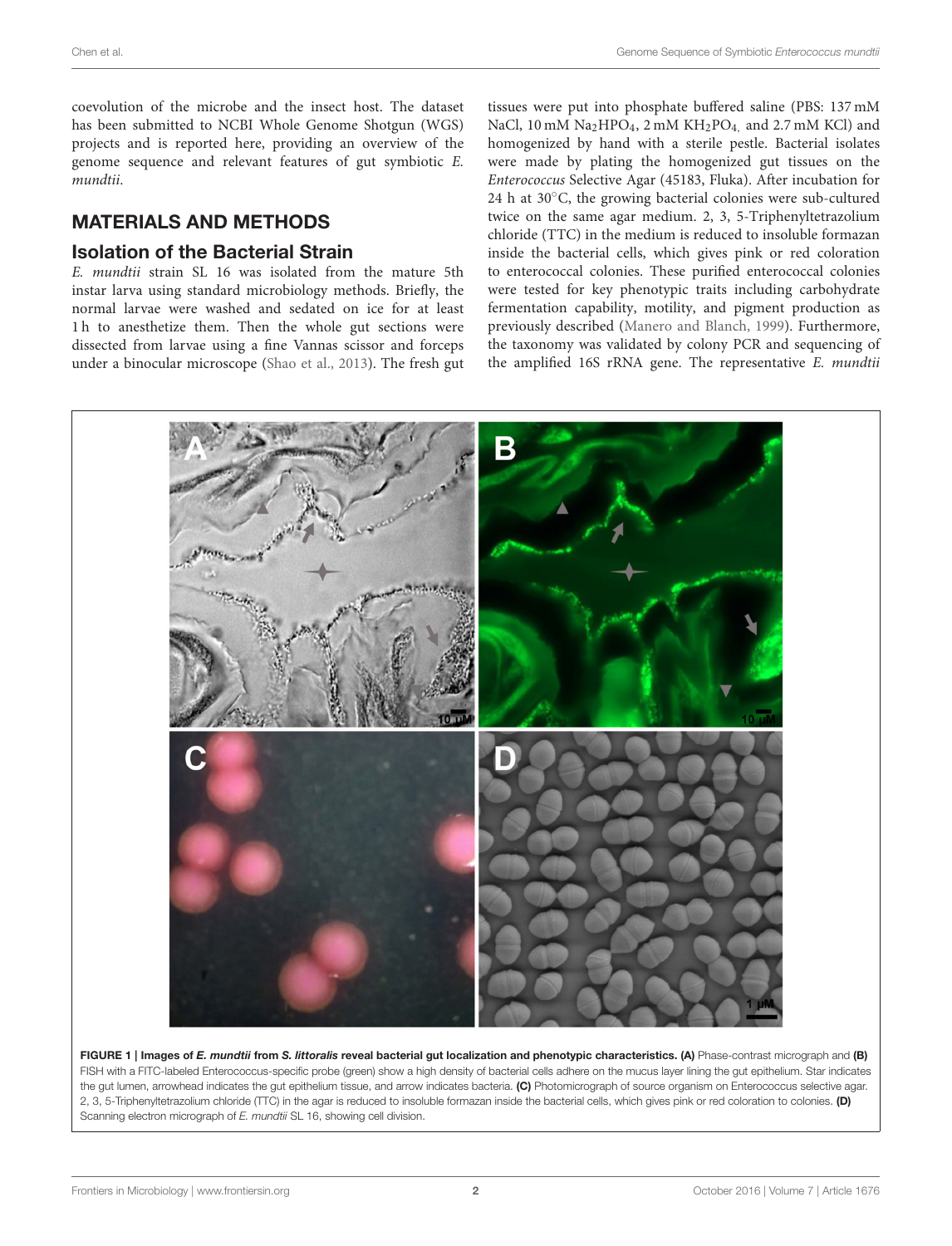isolate, designated strain SL 16, was selected for this WGS project.

Fluorescence in situ Hybridization (FISH) was applied to localize the dominant enterococci as previously described (Shao et al., [2014\)](#page-3-7). Shortly, FISH was performed on  $5 \mu m$  thin cross sections of the cold polymerizing resin (Technovit 8100, Heraeus Kulzer GmbH, Wehrheim, Germany) embedded gut tissue. The specificity of probes was tested and hybridization condition was achieved as described [\(Tang et al., 2012\)](#page-3-4). The sample was hybridized with 1.5 mM FITC-labeled Enterococcus-specific probe in hybridization buffer containing 900 mM NaCl, 20 mM Tris-HCl (pH 8.0), 20% formamide, 1% SDS. And images were taken with an Axio Imager Z1 microscope (Carl Zeiss, Jena, Germany). For scanning electron microscopy (SEM), cells were fixed in paraformaldehyde (1%), and glutaraldehyde (0.25%), dehydrated by ascending alcohol series and dried. After coating samples with gold, scanning electron micrographs were taken with a LEO 1525 instrument (Carl Zeiss, Jena, Germany).

# Genomic DNA Isolation, Library Preparation and Sequencing

The genomic DNA was extracted from the cultured bacterium according to [Pospiech and Neumann \(1995\)](#page-3-10). DNA quality was examined by 1% agarose gel electrophoresis and quantified using a NanoDrop<sup>TM</sup> spectrophotometer. The DNA library was constructed using the  $TruSeq^{TM}$  DNA Sample Preparation Kit (Illumina Inc., San Diego, CA), and 5µg of pure genomic DNA was prepared for a standard Illumina shotgun library construction. Briefly, genomic DNA was first sheared to a size ranging between 400 and 500 bp using the Covaris M220 per the manufacturer's recommendations. The fragmented DNA sample was endrepaired, dA-tailed, and ligated to multiplex adapters according to the manufacturer's instructions. The ligated products were purified and further enriched using PCR. The quality of the final amplified libraries were checked by running an aliquot  $(1 \mu L)$  on a high-sensitivity Bioanalyzer 2100 DNA Chip (Agilent Technologies). Paired-end sequencing was performed by using an Illumina MiSeq platform (Illumina Inc., San Diego, CA) at Majorbio Bio-pharm Technology Co., Ltd (Shanghai, China) according to the manufacturer's instructions [\(Zhang et al.,](#page-4-0) [2016\)](#page-4-0).

## Preprocessing and Genome Assembly

The quality of sequence reads was evaluated using the FastQC tool as previously described [\(Balsingh et al., 2016\)](#page-3-2). Reads with >10% Ns and/or 25-35 bases of low quality ( $\leq$ Q20) were filtered out, and adapter and duplication contamination were removed as well as read ends were trimmed off. The filtered reads were assembled with Short Oligonucleotide Analysis Package (SOAP) de novo version 2.04 using a range of k-mer sizes [\(Li et al., 2009\)](#page-3-11). Then GapCloser version 1.12 was used to close any internal gaps in the optimal scaffolded assembly. Repeats were predicted by RepeatMasker and Tandem Repeats Finder (TRF) tools (Rédou et al., [2016\)](#page-3-12). Barrnap version 0.4.2 and tRNAscan-SE version 1.3.1 were employed to predict rRNAs and tRNAs respectively. The genome was annotated using Glimmer version 3.02 [\(Xu et al., 2014\)](#page-4-1). The Clusters of Orthologous Groups of proteins (COG) categories were assigned to the SL 16 genome annotation using blastp (BLAST 2.2.28+) against the COG genes collection [\(Von Mering et al., 2005\)](#page-4-2). The translations of the identified coding sequences (CDSs) were also used to search against the Protein family (Pfam) database with E-value cut-off of 1-e5. The metabolic pathway analysis was constructed using the Kyoto Encyclopedia of Genes and Genomes (KEGG) [\(Kanehisa et al.,](#page-3-13) [2014\)](#page-3-13).

# INTERPRETATION OF DATA SET

# Whole Genome Sequencing of *E. mundtii* SL 16

Large amounts of E. mundtii closely adhere to the mucosal layer of S. littoralis gut epithelium, where they form a biofilmlike structure (**[Figures 1A,B](#page-1-0)**). Strain SL 16 displays characteristic phenotypes of E. mundtii. It grows well on Slanetz and Bartley medium [\(Slanetz and Bartley, 1957\)](#page-3-14), producing smooth, circular, glistening colonies (**[Figure 1C](#page-1-0)**). The bacterial cells are 0.5– 1.0µm in diameter, and occur in the form of pairs (**[Figure 1D](#page-1-0)**). Strain SL 16 could utilize various carbon sources, including xylose, cellobiose, and sucrose (**[Table 1](#page-2-0)**).

Sequencing the genome of E. mundtii SL 16 produced a raw data set of 1,764,821,160 total bases. During the quality control, Illumina PCR adapter reads and low-quality reads were removed, and a total of 3,469,570 mate-pair reads (total bases 1,698,525,052 bp) were retained. The cleaned sequence reads were assembled with a k-mer setting of 125, which was determined by the optimal assembly result. The resulting genome sequence has an estimated size of 3,296,585 bp and a G+C content of 38.36%. 43,977 bp were repeats as predicted by RepeatMasker and TRF tools, which constituted 1.33% of the entire assembled genome.

<span id="page-2-0"></span>TABLE 1 | *E. mundtii* SL 16 genome resources and characteristics.

|    | Name                         | Genome<br>resources/characteristics |
|----|------------------------------|-------------------------------------|
| 1  | NCBI Bioproject ID           | PRJNA337899                         |
| 2  | NCBI Biosample ID            | SAMN05513637                        |
| 3  | NCBI Genome Accession Number | MCRG00000000                        |
| 4  | Sequence type                | Illumina Miseg                      |
| 5  | Total number of Reads        | 3,515,580                           |
| 6  | Overall coverage             | >100x                               |
| 7  | Estimated genome size (bp)   | 3,296,585                           |
| 8  | GC content (%)               | 38.36                               |
| 9  | Average of gene length (bp)  | 889                                 |
| 10 | Protein coding genes         | 2939                                |
| 11 | tRNA coding genes            | 59                                  |
| 12 | Motility                     | Non-motile                          |
| 13 | Cellobiose metabolism        | Positive                            |
| 14 | Xylose metabolism            | Positive                            |
| 15 | Arabinose metabolism         | Positive                            |
| 16 | Sucrose                      | Positive                            |
|    |                              |                                     |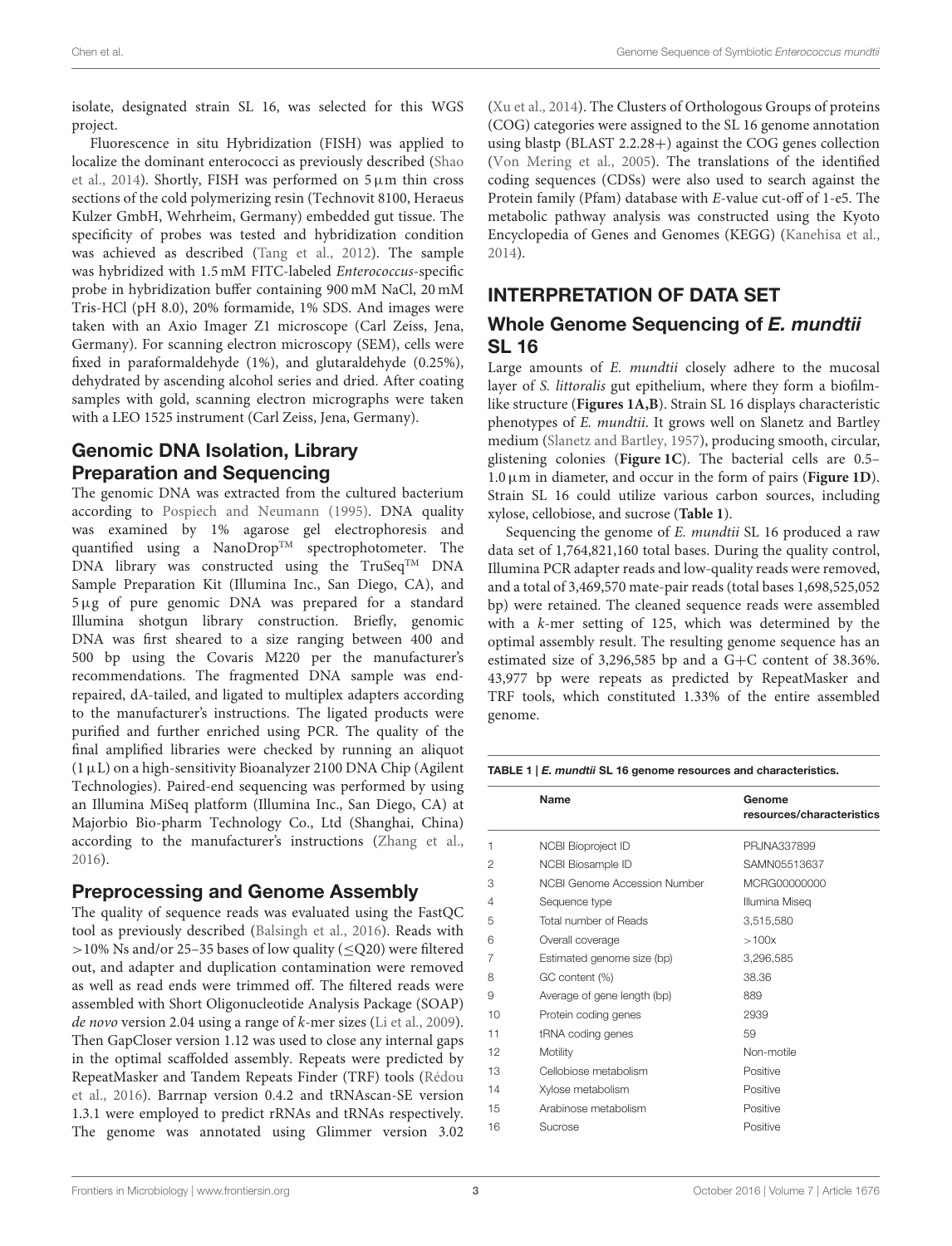A total of 3125 genes with sequence length of 2,780,928 bp were predicted, which account for 84.4% of the genome, and 59 tRNA genes were identified by tRNAscan-SE. CDSs were searched against the NR, GO, string, Swiss-Prot, COG, and KEGG databases to analyze gene functions and metabolic pathways. In all, 1493 CDSs were assigned to COG families and 1411 CDSs were included in 154 pathways. Several physiological traits that may explain the successful adaptation of this bacterium to the environment of the gut have been found. In particular, a large amount of the coding capacity encountered in the genome of SL 16 (almost 12%) is dedicated to genes assigned to functions related to carbohydrate transport and metabolism, which matches well with the observed physiological characteristics of this strain (**[Table 1](#page-2-0)**). This feature is shared with other colonic inhabitants, such as Bacteroides fragilis [\(Flint et al., 2008\)](#page-3-15), and reflects the ecological niche of the organism presented inside a herbivore gut. The genome encodes several ABC-type sugar transporters, sugar-binding proteins, and a rich suite of glycosyl hydrolases, such as β-N-acetylhexosaminidase, α-galactosidase, β-glucosidase, β-galactosidase, and α-glucosidase. Moreover, the pyruvate dissipation pathways predicted for SL 16 include the capacity to produce L-lactate and several other fermentation metabolites, like short-chain fatty acids formate and acetate. This metabolic flexibility is expected to aid in efficient digestion and conversion of plant saccharides, thus promoting host development.

In conclusion, here we report a 3.30 Mbp draft genome sequence of *E. mundtii* strain SL 16, isolated from the generalist

### REFERENCES

- <span id="page-3-2"></span>Balsingh, J., Radhakrishna, S., and Ulaganathan, K. (2016). Draft genome sequence of Bacillus pumilus ku-bf1 isolated from the gut contents of wood boring Mesomorphus sp. Front. Microbiol. 7:1037. doi: 10.3389/fmicb.2016. 01037
- <span id="page-3-5"></span>Chen, B., Teh, B. S., Sun, C., Hu, S., Lu, X., Boland, W., et al. (2016). Biodiversity and activity of the gut microbiota across the life history of the insect herbivore Spodoptera littoralis. Sci. Rep. 6:29505. doi: 10.1038/srep 29505
- <span id="page-3-0"></span>Douglas, A. E. (2015). Multiorganismal insects: diversity and function of resident microorganisms. Annu. Rev. Entomol. 60, 17–34. doi: 10.1146/annurev-ento-010814-020822
- <span id="page-3-15"></span>Flint, H. J., Bayer, E. A., Rincon, M. T., Lamed, R., and White, B. A. (2008). Polysaccharide utilization by gut bacteria: potential for new insights from genomic analysis. Nat. Rev. Microbiol. 6, 121–131. doi: 10.1038/nrmicr o1817
- <span id="page-3-13"></span>Kanehisa, M., Goto, S., Sato, Y., Kawashima, M., Furumichi, M., and Tanabe, M. (2014). Data, information, knowledge and principle: back to metabolism in KEGG. Nucleic Acids Res. 42, D199–D205. doi: 10.1093/nar/gkt1076
- <span id="page-3-1"></span>Kooij, P. W., Pullens, J. W., Boomsma, J. J., and Schiøtt, M. (2016). Ant mediated redistribution of a xyloglucanase enzyme in fungus gardens of Acromyrmex echinatior. BMC Microbiol. 16:81. doi: 10.1186/s12866-016-0 697-4
- <span id="page-3-11"></span>Li, R., Yu, C., Li, Y., Lam, T. W., Yiu, S. M., Kristiansen, K., et al. (2009). SOAP2: an improved ultrafast tool for short read alignment. Bioinformatics 25, 1966–1967. doi: 10.1093/bioinformatics/btp336
- <span id="page-3-9"></span>Manero, A., and Blanch, A. R. (1999). Identification of Enterococcus spp. with a biochemical key. Appl. Environ. Microbiol. 65, 4425–4430.

herbivore S. littoralis. The final de novo assembly is based on 1765 Mbp of Illumina data which provides an average coverage of 535 ×. Analysis of the genome shows high correlation between the genotypes and the phenotypes.

# Direct Link to Deposited Data and Information to Users

The dataset submitted to NCBI include the assembled consensus sequence of E. mundtii SL 16 in Fasta format. The genome sequence can be accessed at DDBJ/EMBL/GenBank under the accession no. MCRG00000000. This paper describes the first version of the genome [\(https://www.ncbi.nlm.nih.gov/nuccore/MCRG00000000\)](https://www.ncbi.nlm.nih.gov/nuccore/MCRG00000000).

## AUTHOR CONTRIBUTIONS

Work was planned by YS and WB, and executed jointly by BC and CS. XLi and BT were associated with isolation of the bacterium. AN and PA performed bioinformatics analyses. QG and XLu contributed to the DNA sequencing.

# ACKNOWLEDGMENTS

This work was supported by the National Natural Science Foundation of China (Grant No. 31601906 to YS), the "Hundred Talents Program to YS" from Zhejiang University, the Modern Agricultural Technology System (No. CARS-22-ZJ0202) and the National Natural Science Foundation of China (Grant No. 31302033 to XLu).

- <span id="page-3-3"></span>Mithöfer, A., and Boland, W. (2012). Plant defense against herbivores: chemical aspects. Annu. Rev. Plant Biol. 63, 431–450. doi: 10.1146/annurev-arplant-042110-103854
- <span id="page-3-10"></span>Pospiech, A., and Neumann, B. (1995). A versatile quick-prep of genomic DNA from gram-positive bacteria. Trends Genet. 11, 217–218. doi: 10.1016/S0168- 9525(00)89052-6
- <span id="page-3-12"></span>Rédou, V., Kumar, A., Hainaut, M., Henrissat, B., Record, E., Barbier, G., et al. (2016). Draft genome sequence of the deep-sea basidiomycetous yeast Cryptococcus sp. strain Mo29 reveals its biotechnological potential. Genome Announc. 4:e00461-16. doi: 10.1128/genomeA.00461-16
- <span id="page-3-7"></span>Shao, Y., Arias-Cordero, E., Guo, H., Bartram, S., and Boland, W. (2014). In vivo Pyro-SIP assessing active gut microbiota of the cotton leafworm, Spodoptera littoralis. PLoS ONE 9:e85948. doi: 10.1371/journal.pone.00 85948
- <span id="page-3-8"></span>Shao, Y., Arias-Cordero, E. M., and Boland, W. (2013). Identification of metabolically active bacteria in the gut of the generalist Spodoptera littoralis via DNA stable isotope probing using 13C-glucose. J. Vis. Exp. e50734. doi: 10.3791/50734
- <span id="page-3-14"></span>Slanetz, L. W., and Bartley, C. H. (1957). Numbers of enterococci in water, sewage, and feces determined by the membrane filter technique with an improved medium. J. Bacteriol. 74, 591–595.
- <span id="page-3-4"></span>Tang, X., Freitak, D., Vogel, H., Ping, L., Shao, Y., Cordero, E. A., et al. (2012). Complexity and variability of gut commensal microbiota in polyphagous lepidopteran larvae. PLoS ONE 7:e36978. doi: 10.1371/journal.pone.00 36978
- <span id="page-3-6"></span>Teh, B. S., Apel, J., Shao, Y., and Boland, W. (2016). Colonization of the intestinal tract of the polyphagous pest Spodoptera littoralis with the GFP-Tagged indigenous gut bacterium Enterococcus mundtii. Front. Microbiol. 7:928. doi: 10.3389/fmicb.2016.00928